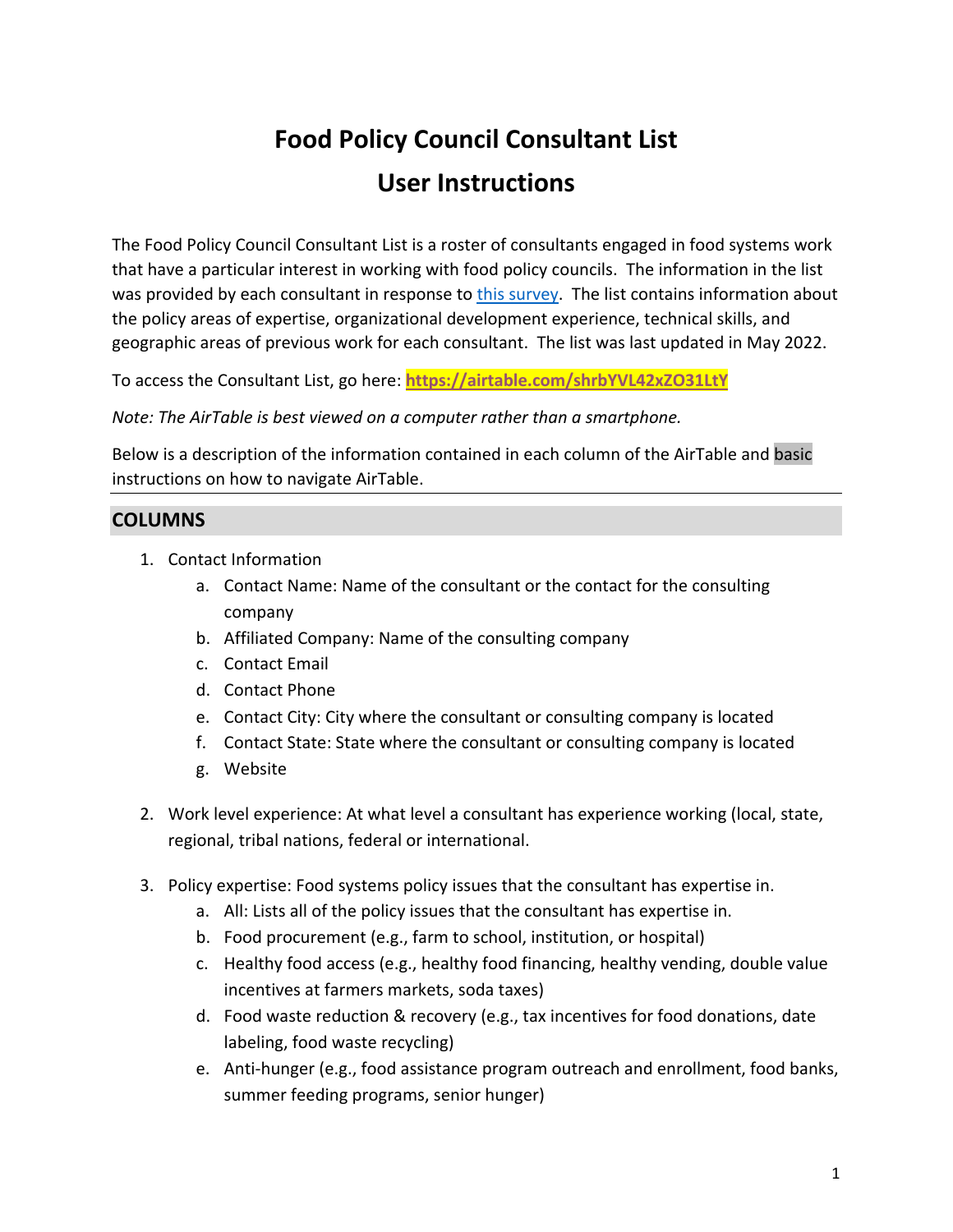- f. Land use planning (e.g., urban agriculture zoning, comprehensive planning, farmland protection)
- g. Food production (e.g., farming, ranching, aquaculture, gardening, beekeeping)
- h. Local food processing (e.g., cottage food industry, community kitchens, local slaughter)
- i. Food labor (e.g., minimum wage standards, sick leave, working conditions)
- j. Natural resources & environment (e.g., water, climate change, soil quality, pesticide regulation, pollinator protection)
- k. Economic development (e.g., food hubs, local food business promotion, food and farm financing)
- l. Transportation (e.g., access to healthy food retail, last-mile food distribution from wholesale suppliers to consumer food retailers)
- m. Other policy expertise
- n. Other policy expertise details
- 4. Organizational expertise: Organizational development topics that the consultant has expertise in.
	- a. All: Lists all of the organizational development topics that the consultant has expertise in.
	- b. Advocacy and policy capacity building
	- c. Community engagement
	- d. Communication and marketing
	- e. Diversity and inclusion
	- f. Fundraising
	- g. Governance and organizational structure
	- h. Member recruitment/retention
	- i. Monitoring and evaluation
	- j. Network building
	- k. Research and data collection
	- l. Strategic planning
	- m. Other organizational expertise
	- n. Other organizational expertise details
- 5. Experience: Technical skills that the consultant indicated they have experience with.
	- a. All: Lists all of the technical skills of the consultant.
	- b. Community food assessments
	- c. Facilitating focus groups or listening sessions
	- d. Economic impact evaluations
	- e. GIS mapping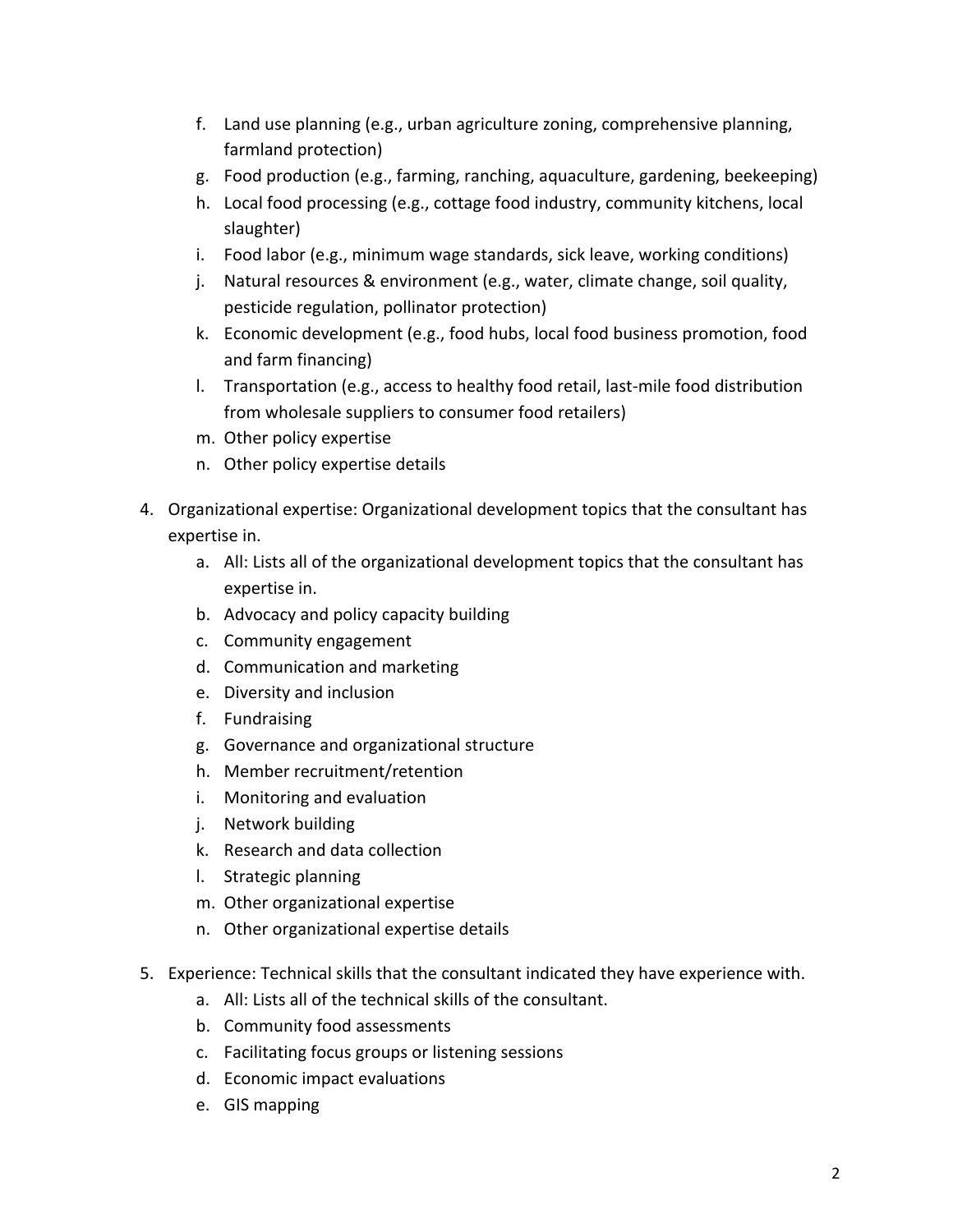- f. Policy scans or audits
- g. Policy impact assessments
- h. Working with racially, ethnically and/or economically diverse communities
- i. Other technical skills
- j. Other technical skills details
- 6. Specific places worked: Specific locations (city, state, region, tribal nation, country) where a consultant has worked.
- 7. Previously worked with FPC: A checkmark indicates that a consultant has previously worked with a food policy council or similar entity.
- 8. Name/state of FPCs: Names and states of food policy councils and similar entities that a consultant has worked with
- 9. Language(s) spoken: Name(s) and/or description of languages other than English spoken by the consultant
- 10. Date updated: Date that the profile for the consultant was updated.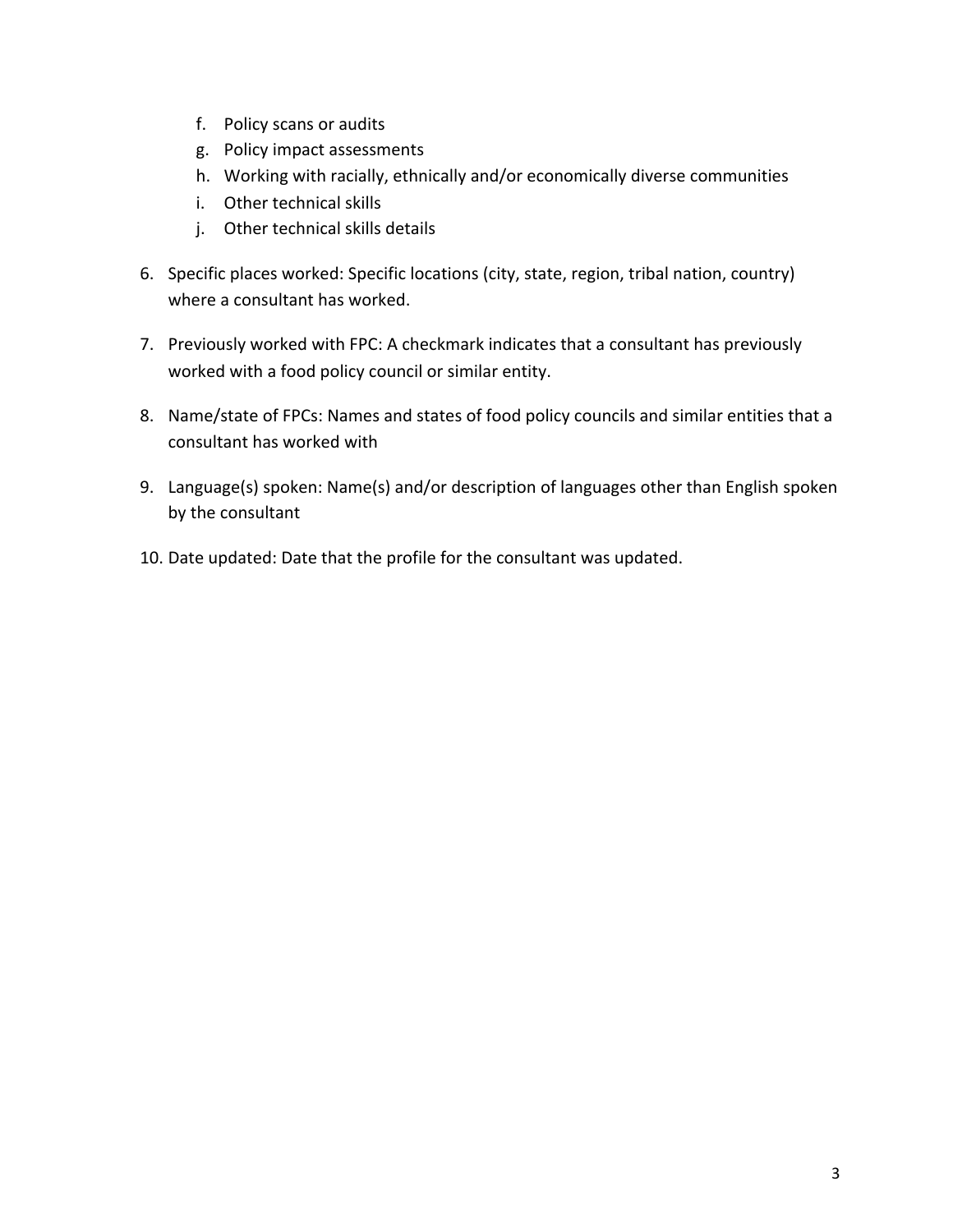#### **TABS**

Consultants' information can be found on four tabs along the top of the AirTable base.



#### **1. Main consultant list**

This list is sorted by state and includes all contact and work information provided by the consultants. The information in this tab is used to populate the other tabs on Policy expertise, Organizational expertise, and Technical skills.

#### 2. **Policy expertise**

This tab groups the consultants by food systems policy issues for which a consultant indicated that they have experience.

| Interfaces<br>≍                       |                    |                                                                 |                             |          |                      |                     |          | FPN Consultants Contact List 5.9.22.xlsx * |
|---------------------------------------|--------------------|-----------------------------------------------------------------|-----------------------------|----------|----------------------|---------------------|----------|--------------------------------------------|
| Ξ<br>Main consultant list             | Policy expertise v | Organizational expertise                                        | Technical skills            | $\Box$   |                      |                     |          |                                            |
| <b>D</b> VIEWS                        |                    | $\heartsuit$ Hide fields $\equiv$ Filter                        | <b>B</b> Grouped by 1 field |          | It Sorted by 1 field | $\triangle$ , Color | $\equiv$ | 【 Share view                               |
| Q Find a view                         | 春                  | 0<br>$\triangle$ Name                                           |                             |          | E: Policy expertise  |                     |          | ▼ $\equiv$ Work level experience           |
| Policy expertise by topic             | $\checkmark$       | POLICY EXPERTISE<br>▶<br>Healthy food access policy             |                             | Count 50 |                      |                     |          |                                            |
|                                       |                    | POLICY EXPERTISE<br>٠<br>Food procurement policy                |                             | Count 36 |                      |                     |          |                                            |
|                                       |                    | POLICY EXPERTISE<br>▶<br>Food waste reduction & recovery policy |                             | Count 21 |                      |                     |          |                                            |
|                                       |                    | POLICY EXPERTISE<br>▶<br>Anti-hunger policy                     |                             | Count 43 |                      |                     |          |                                            |
|                                       |                    | POLICY EXPERTISE<br>▶<br>Land use planning policy               |                             | Count 33 |                      |                     |          |                                            |
|                                       |                    | POLICY EXPERTISE<br>▶<br>Food production policy                 |                             | Count 38 |                      |                     |          |                                            |
|                                       |                    | POLICY EXPERTISE<br>Þ<br>Local food processing policy           |                             | Count 33 |                      |                     |          |                                            |
| Create                                | $\checkmark$       | POLICY EXPERTISE<br>٠<br>Food labor policy                      |                             | Count 16 |                      |                     |          |                                            |
| <b>田</b> Grid                         | ÷                  | POLICY EXPERTISE                                                |                             |          |                      |                     |          |                                            |
| 目 Form                                | ÷                  | Natural resources & environment policy                          |                             | Count 21 |                      |                     |          |                                            |
| <b>ED</b> Calendar                    | ÷                  | POLICY EXPERTISE                                                |                             |          |                      |                     |          |                                            |
| <b>EB</b> Gallery                     | ÷                  | ▶<br><b>Economic development policy</b>                         |                             | Count 49 |                      |                     |          |                                            |
| <b>ED</b> Kanban<br><b>四</b> Timeline | ÷<br>÷             | POLICY EXPERTISE<br><b>Transportation policy</b>                |                             | Count 26 |                      |                     |          |                                            |
|                                       |                    |                                                                 |                             |          |                      |                     |          |                                            |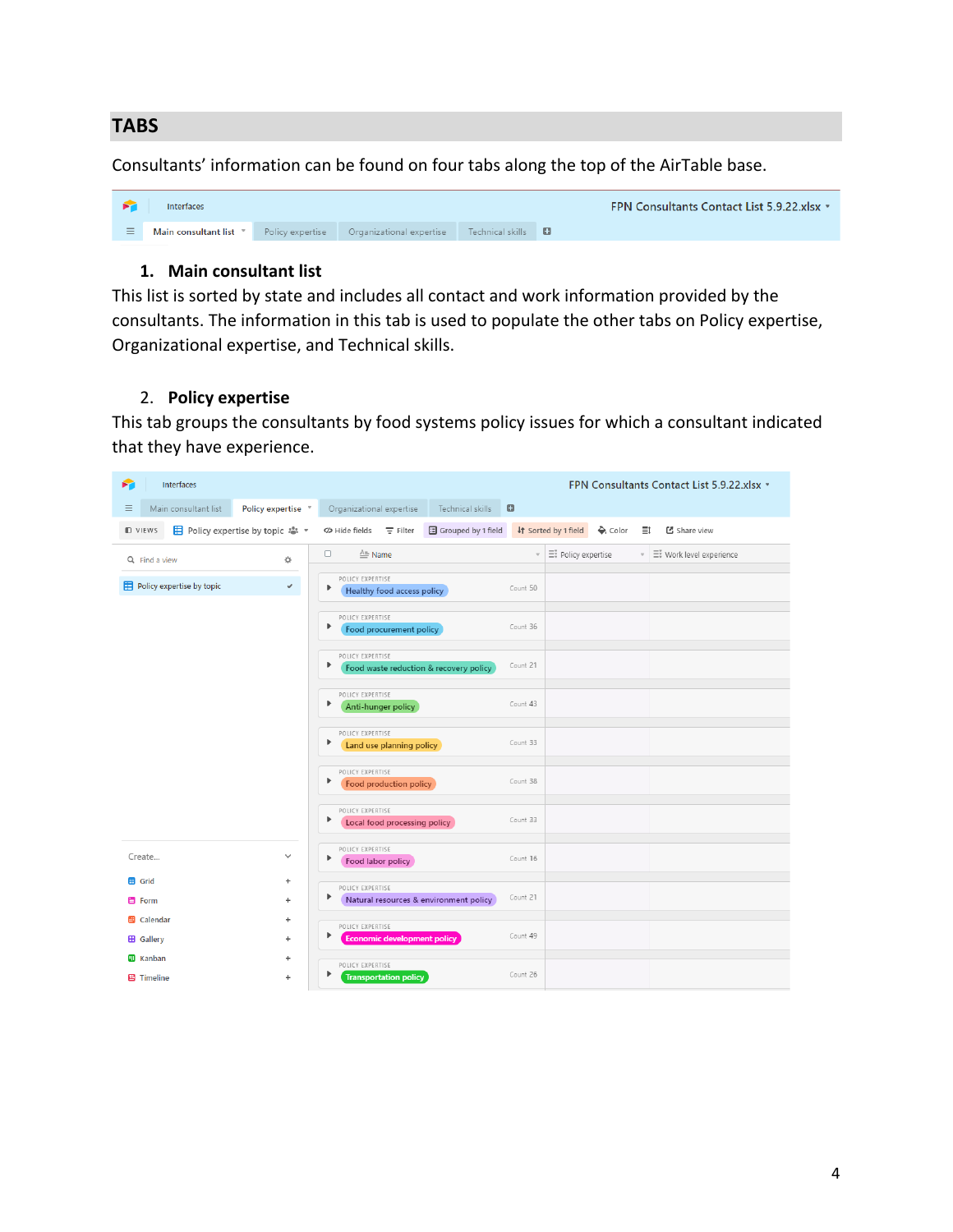## 3. **Organizational expertise**

This tab groups the consultants by organizational development areas for which a consultant indicated they have experience.

| <b>Interfaces</b><br>➤                                 | FPN Consultants Contact List 5.9.22.xlsx *                                                                                            |  |
|--------------------------------------------------------|---------------------------------------------------------------------------------------------------------------------------------------|--|
| Main consultant list<br>Policy expertise<br>Ξ          | $\Box$<br>Organizational expertise v<br>Technical skills                                                                              |  |
| <b>ED</b> Other expertise by topic *<br><b>D</b> VIEWS | Grouped by 1 field<br>↓↑ Sorted by 1 field<br>$\leftrightarrow$ Color<br>년 Share view<br>> Hide fields<br>$\equiv$ Filter<br>$\equiv$ |  |
| 贷<br>Q Find a view                                     | $\Box$<br>$\triangleq$ Name<br>▼ 三 Organizational expertise<br>Eč Work level experience                                               |  |
| Other expertise by topic<br>$\checkmark$               | ORGANIZATIONAL EXPERTISE<br>Count 78<br>▶<br>Community engagement                                                                     |  |
|                                                        | ORGANIZATIONAL EXPERTISE<br>Count 47<br>Þ<br><b>Communication &amp; Marketing</b>                                                     |  |
|                                                        | ORGANIZATIONAL EXPERTISE<br>Count 43<br>Þ<br>Diversity & inclusion                                                                    |  |
|                                                        | ORGANIZATIONAL EXPERTISE<br>Count 32<br>Þ<br>Fundraising                                                                              |  |
|                                                        | ORGANIZATIONAL EXPERTISE<br>Count 59<br>Þ<br>Governance & organizational structure                                                    |  |
|                                                        | ORGANIZATIONAL EXPERTISE<br>Count 31<br>ь<br>Member recruitment and retention                                                         |  |
|                                                        | ORGANIZATIONAL EXPERTISE<br>Count 55<br>Þ<br>Monitoring & evaluation                                                                  |  |
| Create<br>$\checkmark$                                 | ORGANIZATIONAL EXPERTISE<br>Count 62<br>ь<br>Network building                                                                         |  |
| <b>田</b> Grid<br>÷                                     | ORGANIZATIONAL EXPERTISE                                                                                                              |  |
| 目 Form<br>÷                                            | Count 62<br>Research & data collection                                                                                                |  |
| <b>EB</b> Calendar<br>÷                                | ORGANIZATIONAL EXPERTISE                                                                                                              |  |
| <b>EB</b> Gallery<br>÷                                 | Count 71<br><b>Strategic planning</b>                                                                                                 |  |
| <b>M</b> Kanhan<br>÷.                                  |                                                                                                                                       |  |

## **4. Technical skills**

This tab groups the consultants by technical skills for which a consultant indicated that they have experience.

| я<br><b>Interfaces</b>                              |                   |                                                                  |                    |                                                                             |                                   | FPN Consultants Contact List 5.9.22.xlsx *    |                     |
|-----------------------------------------------------|-------------------|------------------------------------------------------------------|--------------------|-----------------------------------------------------------------------------|-----------------------------------|-----------------------------------------------|---------------------|
| Main consultant list<br>$\equiv$                    | Policy expertise  | Organizational expertise                                         | Technical skills * | $\Box$                                                                      |                                   |                                               |                     |
| E Technical skills by topic 2. ▼<br><b>ID VIEWS</b> |                   | Hide fields<br>$\equiv$ Filter                                   | Grouped by 1 field | It Sorted by 1 field                                                        | $\triangle$ , Color<br>$\equiv$ i | [전 Share view                                 |                     |
| Q Find a view                                       | $\Box$<br>ó.      | $\triangleq$ Name                                                |                    | $\overline{\phantom{a}}$ $\equiv$ $\overline{\phantom{a}}$ Technical skills |                                   | $\sqrt{2}$ Technical skills detail $\sqrt{2}$ | $\equiv$ Work level |
| Technical skills by topic                           | $\checkmark$<br>▶ | TECHNICAL SKILLS<br><b>Community food assessments</b>            | Count 50           |                                                                             |                                   |                                               |                     |
|                                                     | ▶                 | TECHNICAL SKILLS<br><b>Facilitating focus groups or listen</b>   | Count 78           |                                                                             |                                   |                                               |                     |
|                                                     | ▶                 | TECHNICAL SKILLS<br>Economic impact evaluations                  | Count 29           |                                                                             |                                   |                                               |                     |
|                                                     | ▶                 | TECHNICAL SKILLS<br><b>GIS mapping</b>                           | Count 24           |                                                                             |                                   |                                               |                     |
|                                                     | ▶                 | TECHNICAL SKILLS<br>Policy scans or audits                       | Count 45           |                                                                             |                                   |                                               |                     |
|                                                     | Þ                 | TECHNICAL SKILLS<br><b>Policy impact assessments</b>             | Count 43           |                                                                             |                                   |                                               |                     |
|                                                     | ▶                 | TECHNICAL SKILLS<br>Working with racially, ethnically a Count 80 |                    |                                                                             |                                   |                                               |                     |
| Create                                              | $\checkmark$<br>▶ | TECHNICAL SKILLS<br>Other technical skills                       | Count 11           |                                                                             |                                   |                                               |                     |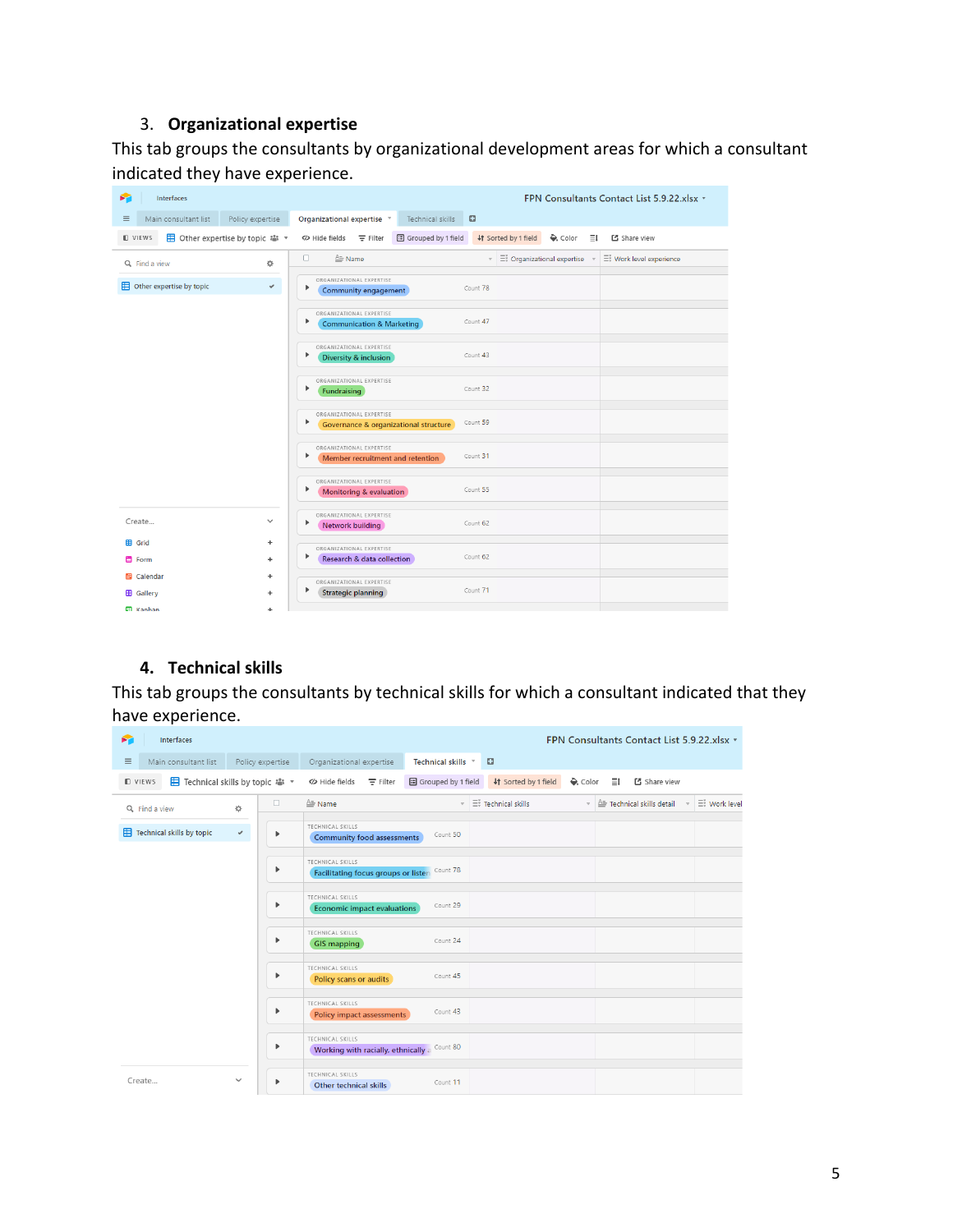## **NAVIGATION TIPS**

**Sort:** The Main consultant list tab by default is sorted by state. To sort the list based on a different column, click **Sort** on the control bar. In the window that pops up, click **Pick a field to sort by** then select a column from the drop-down menu. You will have the choice to sort from A to Z, Z to A, small to large numbers, or large to small numbers.

|          | Airtable                                         |                                              |                                    | FPN Consultants Contact List 5.9.22.xlsx     |    |
|----------|--------------------------------------------------|----------------------------------------------|------------------------------------|----------------------------------------------|----|
| $\equiv$ | Main consultant list v                           | Policy expertise<br>Organizational expertise | <b>Technical skills</b>            |                                              |    |
|          | Main consultant list by st<br><b>D</b> VIEWS     | <b>« Hide fields</b><br>$\cdots$             | <b>Ed</b> Group<br>$\equiv$ Filter | -≣i<br><b>It Sort</b>                        |    |
|          | Q Find a view                                    | 0<br><b>Contact Name</b>                     | isite                              | No sorts applied to this view                |    |
|          |                                                  | Regenia Bailey<br>1                          | v.baileyleadershipiniti            | Pick a field to sort by $\blacktriangledown$ |    |
|          | <b>H</b> Main consultant list by st $\checkmark$ | $\overline{2}$<br>Nadine (Dina) Nugent       | v.nutritionincentivehu             | Find a field                                 | mu |
|          |                                                  | Marissa Silverberg<br>3                      |                                    | ≙ Contact Name                               |    |
|          |                                                  | Laura Runnels<br>4                           | v.laurarunnels.com                 | ≙ Affiliated company, if any                 |    |
|          |                                                  | <b>Tadd Petersen</b><br>5                    |                                    | ≙ Description of services                    |    |
|          |                                                  | Allison Magness Nitto, PhD, RD<br>6          |                                    | <b>⊠</b> Contact Email                       |    |
|          |                                                  | Melissa Heuer<br>7                           | s://www.sporkak.com/               | <b>Contact Phone</b>                         | mu |
|          |                                                  | <b>Sidney Brandhorst</b><br>8                |                                    |                                              |    |
|          |                                                  | Darren Bingham<br>9                          | v.REGENconsultingse                | A Contact City                               | mu |
|          |                                                  | Diana Zuñiga<br>10                           | s://www.treslunas.net/             | A Cantant Clat.<br>Local Regional State      |    |

**Filter:** To filter the list based on a column criteria or value, you will need to specify a **condition.** Click **Filter** on the control bar. In the window that pops up, select the column or *field* to filter, then the *operator*, and lastly the *value*. You can add multiple conditions to further narrow the list.

| Airtable                           |                                                       | FPN Consultants Contact List 5.9.22.xlsx                                     |        |
|------------------------------------|-------------------------------------------------------|------------------------------------------------------------------------------|--------|
| $\equiv$<br>Main consultant list * | Policy expertise<br>Organizational expertise          | <b>Technical skills</b>                                                      |        |
| <b>D</b> VIEWS                     | Main consultant list by st<br>Hide fields<br>$\cdots$ | <b>国</b> Group<br>$\equiv$<br>$\equiv$ Filter<br>↓↑ Sort                     |        |
| Q Find a view                      | □<br><b>Contact Name</b>                              | In this view, show records                                                   |        |
|                                    | <b>Hunter Heaivilin</b>                               | Where<br>Contact Name v<br>contains<br>Enter a value<br>$\blacktriangledown$ | ÷<br>∷ |
| 用<br>Main consultant list by st ✔  | $\overline{2}$<br>Regenia Bailey                      | Find a field<br>+ Add cond                                                   |        |
|                                    | Diana Zuñiga<br>3                                     | $\triangle$ Contact Name                                                     |        |
|                                    | Nadine (Dina) Nugent<br>4                             | <i>v.nutritionir</i><br>Affiliated company, if any                           | : Na   |
|                                    | Remer Brinson<br>5                                    | erbrinson.c<br>≙ Description of services                                     |        |
|                                    | Hollyanne Fricke<br>6                                 | v.centerform<br><b>■</b> Contact Email                                       |        |
|                                    | Marissa Silverberg<br>$\overline{7}$                  | Contact Phone                                                                |        |
|                                    | <b>Tadd Petersen</b><br>8                             | A Contact City                                                               |        |
|                                    | <b>Emilio Tavarez</b><br>9                            | s://www.hu<br>A Cantant Chats                                                | : Na   |